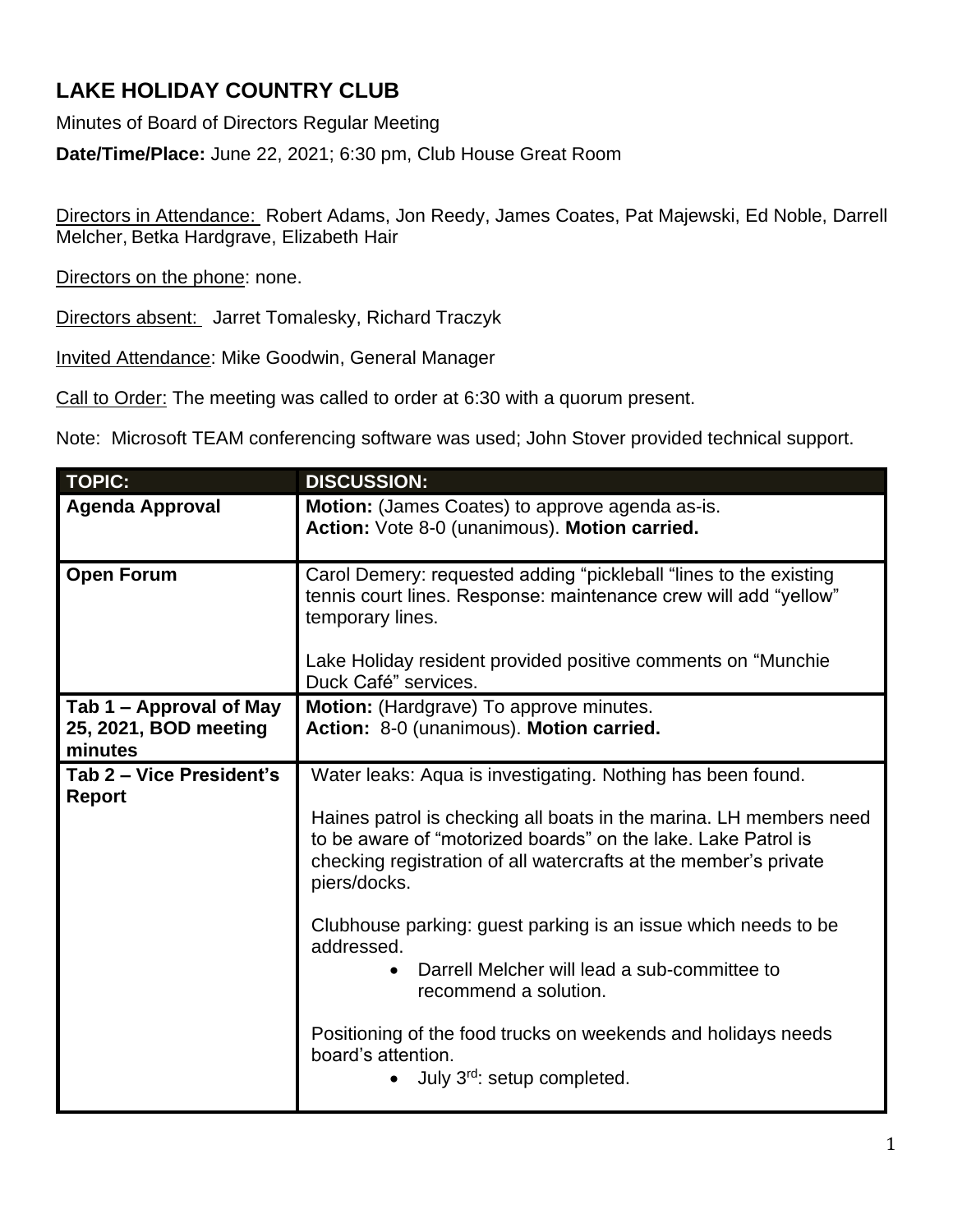|                                                                       | Kids jumping from the dam: considering fencing along that area.                                                                                                                                                                                |
|-----------------------------------------------------------------------|------------------------------------------------------------------------------------------------------------------------------------------------------------------------------------------------------------------------------------------------|
|                                                                       | Speed camera is working. Citations are issued; some LH residents<br>complain about the speed camera location.                                                                                                                                  |
|                                                                       | Munchie Duck Café operator has requested permission to adjust the<br>layout of the "game room area".<br>Board's direction: General Manager to coordinate with<br>the operator on the use of the "game room area."                              |
|                                                                       | Board meeting use of the "TEAM software": Robert Adams<br>volunteered to configure the software at the future meetings.                                                                                                                        |
|                                                                       | New pontoon boat is being serviced for use starting in July.                                                                                                                                                                                   |
|                                                                       | Maintenance staff changes: new hire for the summer; will loose one<br>member. Anyone interested in positions to contact LH office.                                                                                                             |
|                                                                       | Stop signs at the gate are ignored by motorists. Citations are issues.                                                                                                                                                                         |
|                                                                       | "Disc Golf" tournament on June 12, 2021: limited attendance due to<br>weather. Participants were pleased with the event.                                                                                                                       |
|                                                                       |                                                                                                                                                                                                                                                |
| Tab 3 - Treasurer's<br><b>Report</b>                                  | LH financial health continues in the positive direction.                                                                                                                                                                                       |
| Tab 4 - Committee<br><b>Reports</b>                                   | Nothing to report.                                                                                                                                                                                                                             |
| Tab 5 - PRP 2 Common<br>Area use changes Plus                         | <b>Issue:</b> LH office has received complaints regarding noise coming<br>from Beach II area late in the evenings and at night.                                                                                                                |
| <b>Noise Reduction Policy</b>                                         | <b>Recommendation:</b> PRP 2 to be updated with list of changes; Pat<br>Majewski provided the list.                                                                                                                                            |
|                                                                       | <b>Motion:</b> Approve the recommended changes to PRP 2 Common<br>Area Use; direct office to update the camping permit.<br>Action: 8-0 (unanimous). Motion carried.                                                                            |
| Tab 6 - Security<br><b>Services for LHCC:</b><br>request for Proposal | <b>Issue:</b> current security contract expires on December 31, 2021. A<br>Request for Proposal (RFP) to be completed to select a security<br>provider to support Lake Holiday Country Club Inc. (LHCC) for the<br>next three years (2022-24). |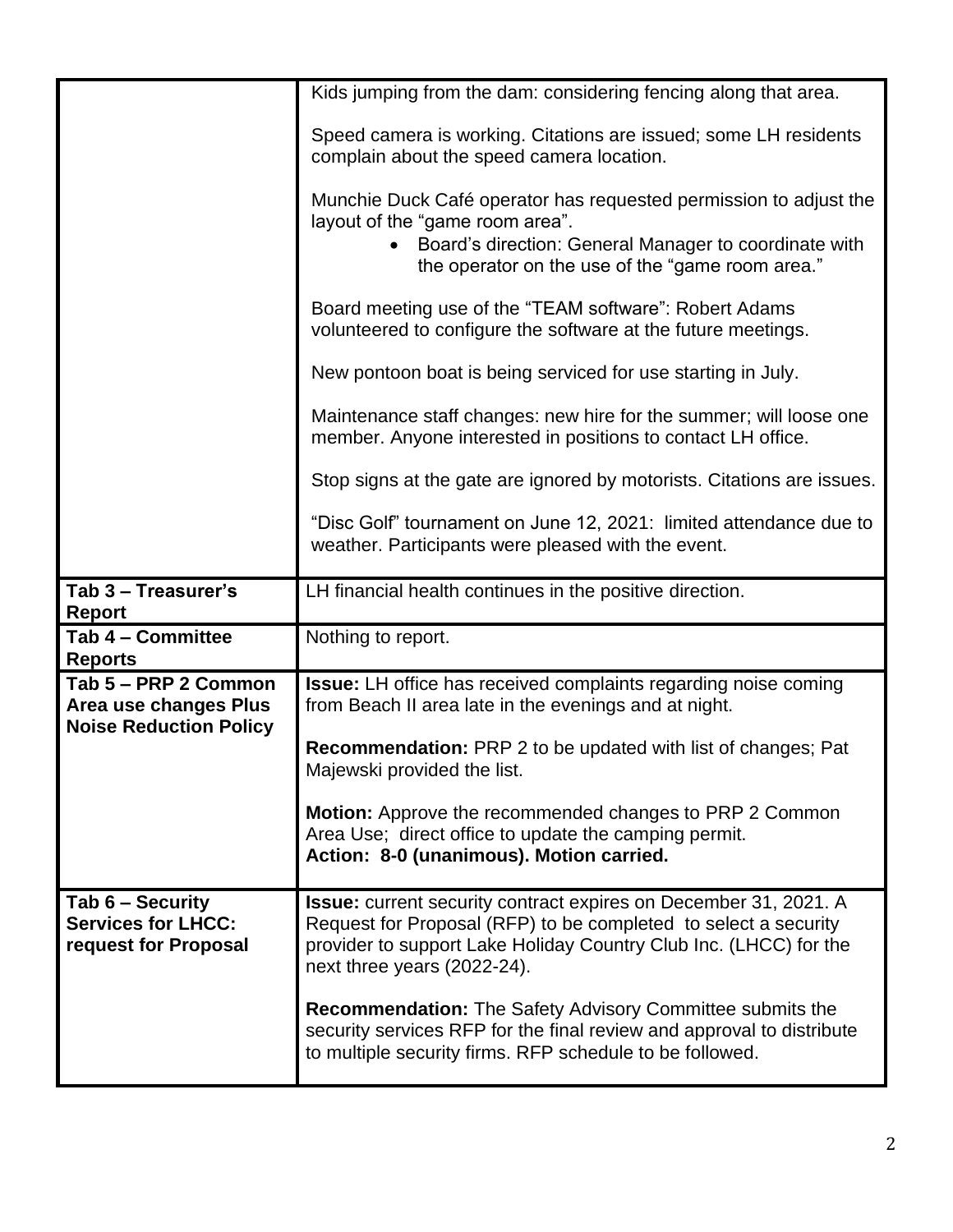|                                                                                                                                    | <b>Motion:</b> Approve the Security Services RFP and the RFP schedule<br>to initiate the proposal and selection process for the LHCC security<br>firm of record for 2022-24.<br>Action: 8-0 (unanimous). Motion carried.                                                                                    |
|------------------------------------------------------------------------------------------------------------------------------------|-------------------------------------------------------------------------------------------------------------------------------------------------------------------------------------------------------------------------------------------------------------------------------------------------------------|
| Tab 7 - 2021 Marina<br><b>Reconfiguration/Slip</b><br><b>Addition Project</b>                                                      | Issue: the board previously approved \$90K for reconfiguration of the<br>Marina. Project delays with the current vendor are due to delivery<br>lead times and inability to confirm dock material pricing. Deep Creek<br>Docks (current vendor) will not be able to support project until Spring<br>of 2022. |
|                                                                                                                                    | <b>Background:</b> due to issues with current vendor and the dock<br>breakage issues, additional vendors were contacted regarding<br>material supply and vendor availability. Engagement with some<br>vendors resulted in getting options to "reconfigure" the marina and<br>add more slips.                |
|                                                                                                                                    | <b>Recommendation:</b> The Lake Committee requests Board to approve<br>\$140K to fund implementation of the "parallel to shoreline dock<br>system" recommended by vendors and installation of 16 new slips.                                                                                                 |
|                                                                                                                                    | Motion: funds not to exceed \$140,000 to be released to facilitate<br>LHCC's 2021 Marina Reconfiguration Project                                                                                                                                                                                            |
|                                                                                                                                    | Action: 8-0 (unanimous). Motion carried.                                                                                                                                                                                                                                                                    |
| Tab 8 - LHCC Increased<br><b>Enforcement Capability</b><br>for Repeat<br><b>Violators/Reckless</b><br><b>Operation of Vehicles</b> | <b>Issue:</b> The Board has consistently stated that the Virginia Property<br>Owner's Association Act (POAA) limits LHCC's ability to<br>impose/enforce rules beyond those stated in Section 55.1-1819<br>"Adoption and Enforcement of Rules".                                                              |
| and Boats, etc.                                                                                                                    | Background: LHCC has experienced reckless operation of<br>vehicles/boats in the past involving personal injury, damage to<br>Association property, etc. Typically, these incidents failed to result in<br>any significant action against the offender.                                                      |
|                                                                                                                                    | <b>Recommendation:</b> form a Working Group to review other HOA's<br>(Lake of the Woods is one of them) methods to control reckless<br>operations and provide recommendations to Board.                                                                                                                     |
|                                                                                                                                    | <b>Motion:</b> form a Working Group to review the potential need for<br>development of more stringent LHCC Enforcement/Compliance<br>guidelines.<br>Action: Working group created: Jon Reedy, Pat Majewski, Elizabeth                                                                                       |
|                                                                                                                                    | Hair and Darrell Melcher.                                                                                                                                                                                                                                                                                   |
| Tab 9 - Suggested<br><b>Election - Related Bylaw</b><br><b>Changes and</b><br><b>Clarifications</b>                                | <b>Recommendation:</b> The Nomination Committee recommends<br>changes to the portions of the Bylaws that relate to Elections. Once<br>approved, they will be included on the ballot for the 2021 Annual<br>Meetings of Members.                                                                             |